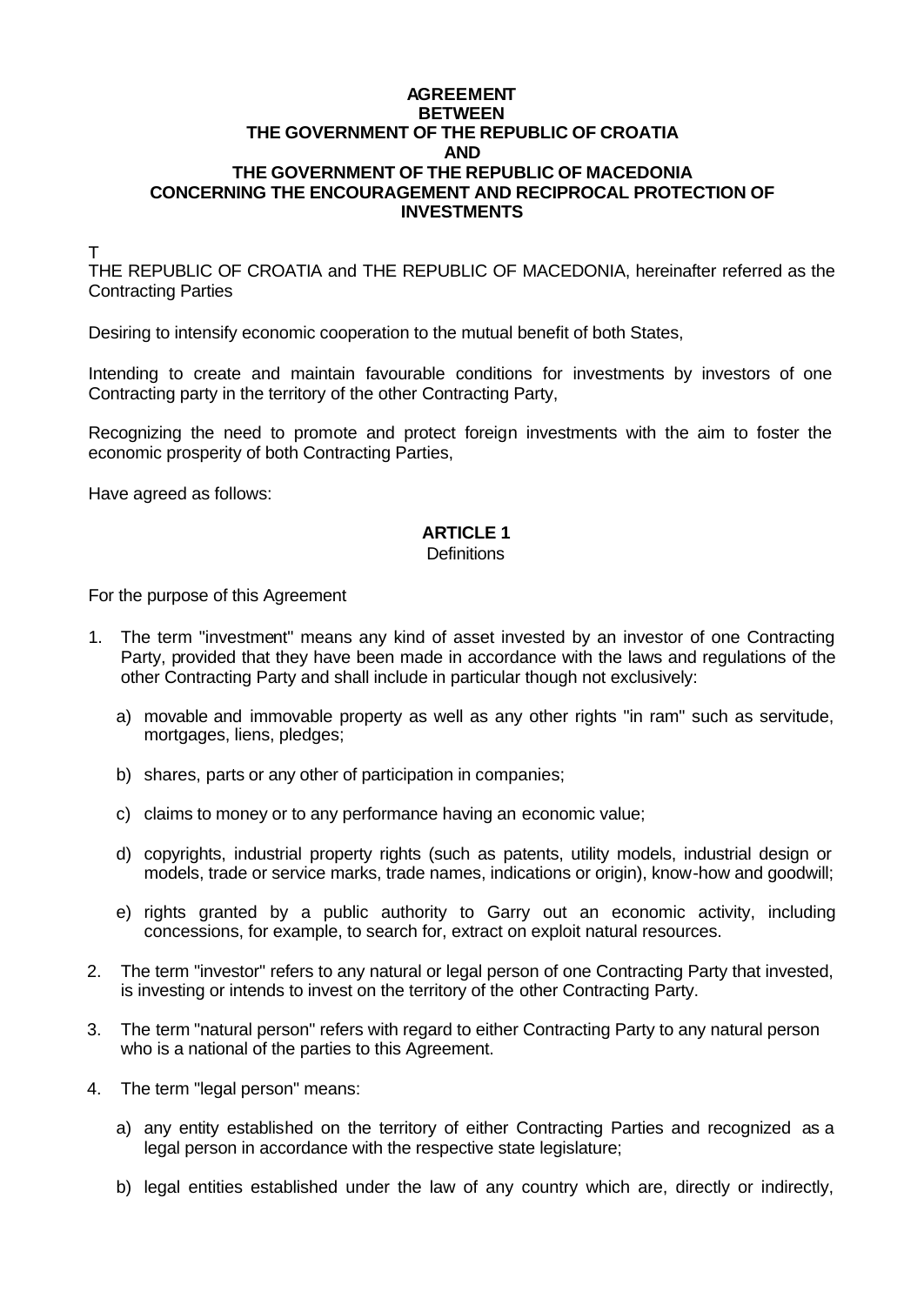controlled by nationals of that Contracting Party or by legal entities having their seat together with real economic activities in the territory of that Contracting Party; it being understood that control requires substantial part in the ownership.

- 5. Any change in the form of an investment, admitted in accordance with laws and regulations of the Contracting Party in whose territory the investment was made, does not affect its character as an investment.
- 6. If the investment is made by an investor through an entity not covered by paragraph 4b) of this Article, in which he holds an equity participation, such investor shall enjoy the benefits of this Agreement to the extent of such indirect equity participation, provided, however, that such an investor shall not enjoy the benefits of this Agreement if the investor invokes the dispute settlement mechanism under another foreign investment protection agreement concluded by the Contracting Party in whose territory the investment is made.
- 7. The term "return" means all amounts yielded by an investment and in particular, though not exclusively, profits, interest, capital gains, dividends, royalties, fees or other current income.
- 8. The term "territory" means the territory on land, water and in air of the Republic of Croatia or the Republic of Macedonia respectively over which the State concerned exercises, in accordance with international law, sovereign rights for the purpose of exploration and exploitation of natural resources of such areas. As far as the Republic of Croatia is concerned the term "territory" means also those maritime areas, including the seabed and subsoil adjacent to the outer limit of the territorial sea.

## **Article 2**

#### Promotion and Admission of Investments

- 1. Each Contracting Party shall promote, in its territory, investments by investors of the other Contracting Party and admit such investments in accordance with its laws and regulations.
- 2. When a Contracting Party shall have admitted an investment in its territory, it shall grant in accordance with its laws and regulations the necessary permits in connection with such an investment and with the carrying out of licensing agreements and contracts for technical, commercial or administrative assistance. Each Contracting Party shall, whenever needed, endeavour to issue the necessary authorizations concerning the activities of consultants and other qualified parsons of foreign nationality.
- 3. The Contracting Parties shall enable investors of the other Contracting Party to get optimal information about possibilities of investing.

## **Article 3**

### Protection and Treatment of Investments

- 1. Each Contracting Party shall protect within its territory, investments made in accordance with its laws and regulations by investors of the other Contracting Party and shall not impair by unreasonable or discriminatory measures the management, maintenance, use, enjoyment, extension sale and should it so happen, liquidation of such investments.
- 2. Each Contracting Party shall ensure fair and equitable treatment, within its territory, of the investments of the investors of the other contracting party. This treatment shall not be less favourable than that granted by each Contracting Party to investments made in its territory by investors of the most favoured nation, it this latter treatment is more favourable. As for joint ventures they shall enjoy the aforementioned treatment as entity.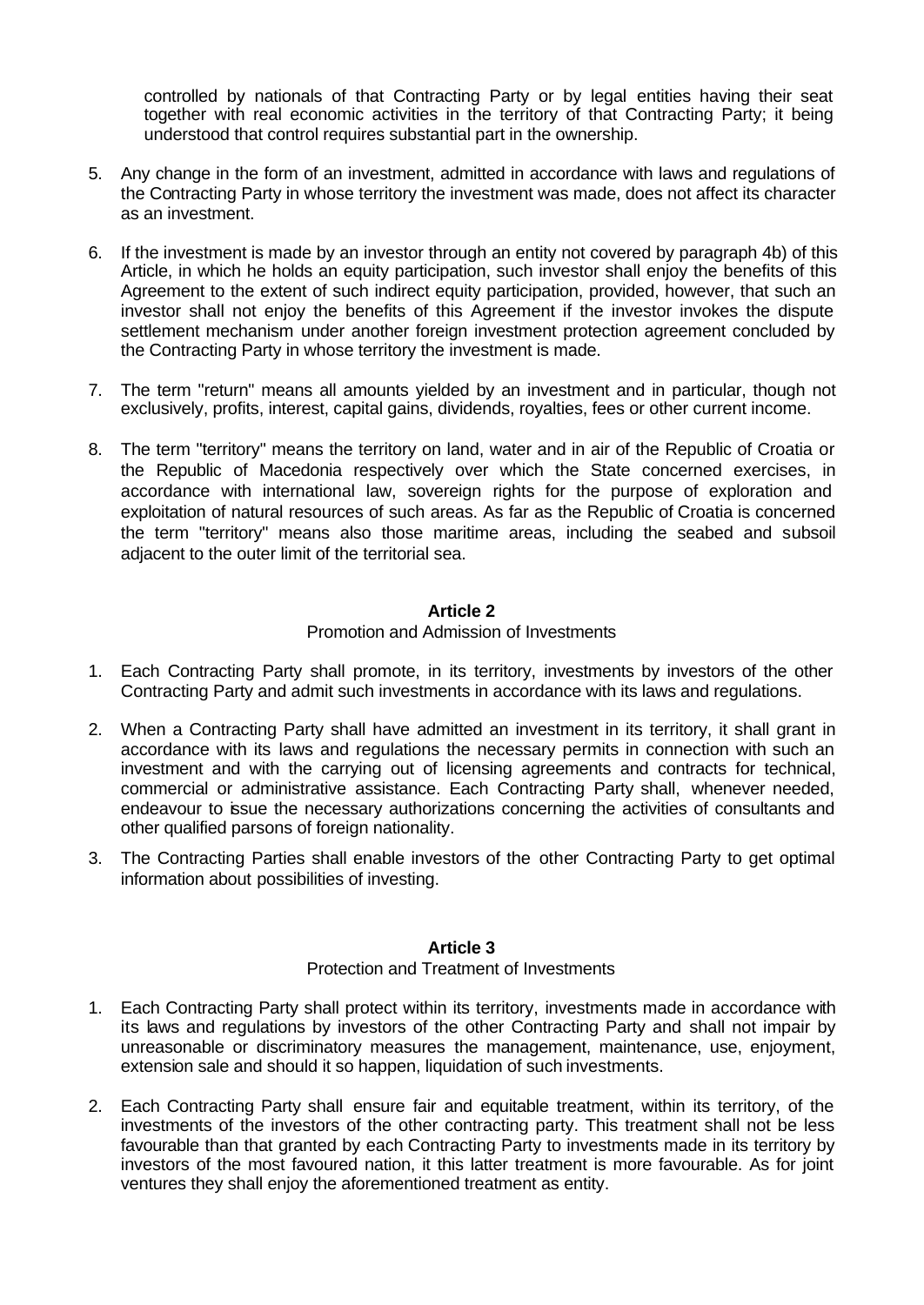3. The treatment of the most favoured nation shall not apply to privileges which either Contracti g Party accords to investors of a third State because of its membership in, or association with, a free trade area*,* customs union, common market or to an existing or future convention on the avoidance of double taxation of an convention on other fiscal matters.

## **Article 4**

### Expropriation and Compensation

1. Neither of the Contracting Parties shall take, either directly or indirectly, measures of expropriation, nationalization or any other measure having the same nature or an equivalent effect against investments belonging to investors of the other Contracting Party, unless the measures are taken i n the public interest, on a non discriminatory basis and under due process of law and provided that provisions be made for effective and adequate compensation. .

Such compensation shall amount to the market value of the expropriated investment immediately before the expropriation or the impending expropriation become public knowledge. The compensation for damage includes also the interest calculated on . the annual LIBOR basis from the date of nationalization to the date of payment.

The amount of compensation shall be settled in the currency convertible and freely transferable and paid without undue delay to the person entitled there to without regard to its residence or domicile. A transfer shall be deemed to be made "without undue. delay" if effected within such period as is normally required for the completion or transfer formalities. The said period shall commence on the day on which the relevant request has been submitted and may not exceed three months.

- 2. Investors of either Contracting Party who suffer losses of their investments in the territory of the other Contracting Party due to war or other armed conflict, a state of national emergency, revolt, insurrection or riot shall be accorded, with respect to restitution, indemnification, compensation or other settlement, a treatment which is no less favourable than that accorded to its own investors or to investors of any third State. Resulting payments shall, whenever possible, be transferable without delay, in the convertible and freely transferable currency.
- 3. Investors referred to in Article 1, paragraph 4, letter b) may not raise a claim based on paragraph 1 or 2 of this Article of compensation has been paid pursuant to a similar provision in another Investment Protection Agreement concluded by the Contracting Party in the territory of which the investment has been made.

## **Article 5**

#### **Transfer**

- 1. Each Contracting Party, in whose territory investments have been made by investors of the other Contracting Party, shall grant those investors a free transfer of the payments relating to these investments, particularly of:
	- a) the capital and additional sums necessary for the maintenance and development of the investment;
	- b) gains, profits, interests, dividends and other current income;
	- c) funds in repayment of loans including interest regularly contracted and documented and directly related to a specific investment;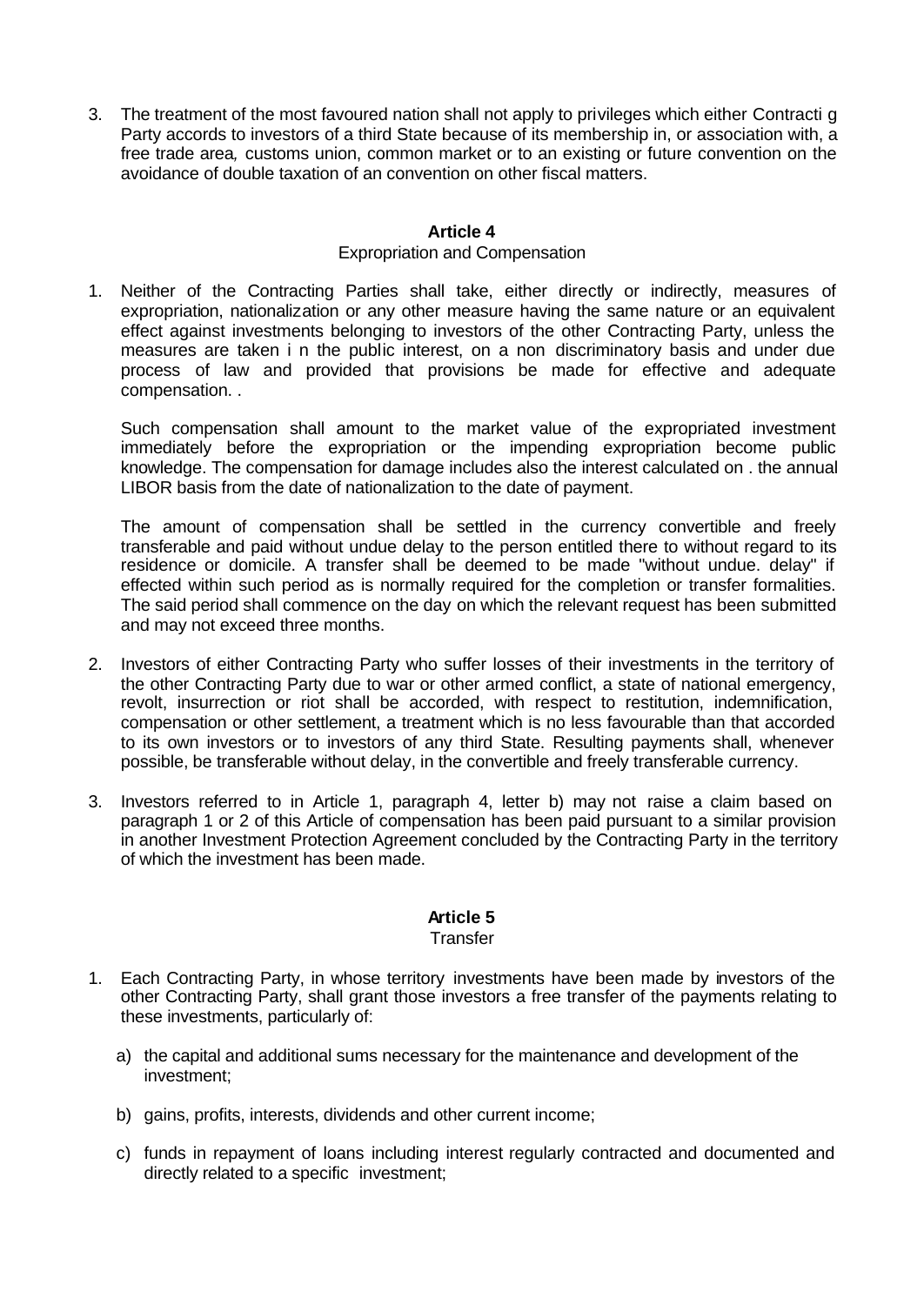- d) royalties and fees;
- e) the proceeds from a total or partial sale or liquidation of an investment;
- f) compensations provided for in Article 4;
- g) the earnings of nationals of one Contracting Party who are allowed to work in connection with an investment in the territory of the other.
- 2. Transfers shall be effected without delay in a freely convertible currency in the normal applicable exchange rate at the date of the transfer, in accordance with the procedures established by the Contracting party in whose territory the investment was made, provided that all financial obligations toward this Contracting party have been fulfilled.
- 3. The Contracting Parties undertake to accord to transfers referred to in paragraphs 1 and 2 of this Article a treatment no less favourable than that accorded to transfers originating from investments made by investors of any third State.

## **Article 6**

#### **Subrogation**

1. If a Contracting party or any agency makes a payment to any of its investors under a guarantee or insurance, it has contracted in respect of an investment, the other Contracting Party shall recognize the validity of the subrogation in favour of the former Contracting Party or agency to any right or title held by the investor.

The Contracting Party or any agency that is subrogated in the rights of an investor shall be entitled to the same rights as those of the investor and to the extent that they exercise such rights they shall do so subject to the obligations of the investor pertaining to such insured investment.

2. In the case of subrogation as defined in paragraph 1 above, the investor shall not pursue a claim unless authorized to do so by the Contracting party or any agency thereof.

#### **Article 7**

Settlement of Disputes between One Contracting Party and an Investor of the Other Contracting Party

- 1. Disputes between one of the Contracting Parties and an investor of the other Contracting Party shall be notified in writing, including detailed information, by the investor to the host Contracting Party of the investment.
- 2. Any dispute between one Contracting Party and an investor of the other Contracting Party including the disputes in connection with compensation in case of expropriation, nationalization, confiscation or similar measures, as well as the disputes in connection with the amounts of appropriate payments should be settled by agreement
- 3. If the dispute cannot be settled amicably within six months from the date of the written notification by which the other Contracting Party has been advised about the subject of the dispute, the investor concerned may suggest, at his own choice, that the dispute be submitted to:
	- the competent court of the Contracting Party in the territory of which the investment has been made;
	- the "ad hoc" court of arbitration established under the Arbitration Rules of Procedure of the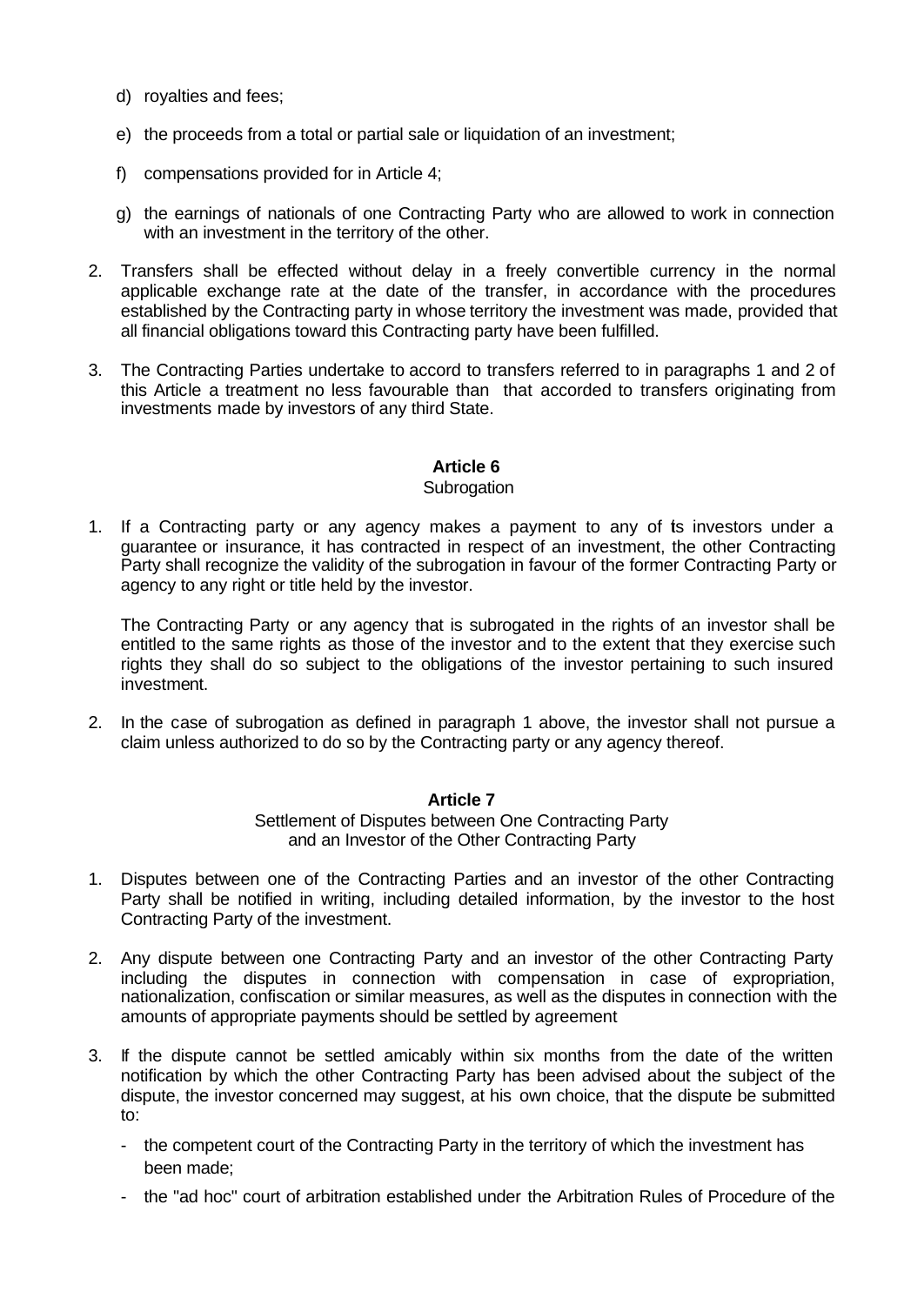United Nations Commission for International Trade Law (UNCITRAL) .

- 4. The arbitration award shall be based on:
	- the provisions of this Agreement;
	- the national law of the Contracting Party in whose territory the investment was made, including the rules relative to conflicts of law;
	- the rules and the universally accepted principles of international law.
- 5. The arbitration decisions shall be final and binding for the Parties in conflict. Each Contracting Party undertakes to execute the decisions in accordance with its national law.

## **Article 8**

Settlement of Disputes between Contracting Parties

- 1. Disputes between Contracting Parties regarding the interpretation and application of the provisions of this Agreement shall be settled by consultation and negotiation through diplomatic channels.
- 2. If both Contracting Parties cannot reach an agreement within six months after the beginning of the dispute between themselves, the latter shall, upon request of either Contracting Party, be submitted to an arbitration tribunal which shall be constituted as follows:

Each Contracting Party shall appoint an arbitrator and these two arbitrators shall nominate a chairman who shall be a national of a third State, which maintains diplomatic relations with both Contracting Parties.

- 3. If one of the Contracting parties has not appointed its arbitrator and has not followed the invitation of the other Contracting Party to make that appointment within two months, the arbitrator shall be appointed upon the request of that Contracting Party by the President of the International Court of Justice.
- 4. If both arbitrators cannot reach an agreement about the choice of the chairman within two months after their appointment, the latter shall be appointed upon the request of either Contracting party by the President of the International Court of Justice.
- 5. If, in the cases specified under paragraphs 3 and 4 of this Article, the President of the International Court of Justice is prevented from carrying out the said function, or if he is a national of either Contracting Party, the appointment shall be made by the Vice-President, and If the latter is prevented or if he is national of either Contracting Party, the appointment shall be made by the most senior Judge of the Court who is not a national of either Contracting Party.
- 6. Subject to other provisions made by the Contracting Parties, the tribunal shall determine its procedure. The tribunal shall reach its decisions by a majority of votes.
- 7. The decisions of the tribunal are final and binding for each Contracting Party.
- 8. Each Contracting Party shall bear the costs of its own member of the tribunal and of its representation in the arbitral proceedings; the costs of the chairman and remaining costs shall be borne in equal parts by the Contracting Parties. The tribunal may, however, decide that. a higher proportion of costs shall be borne by one of the Contracting Parties and this award shall be binding on both Contracting Parties.